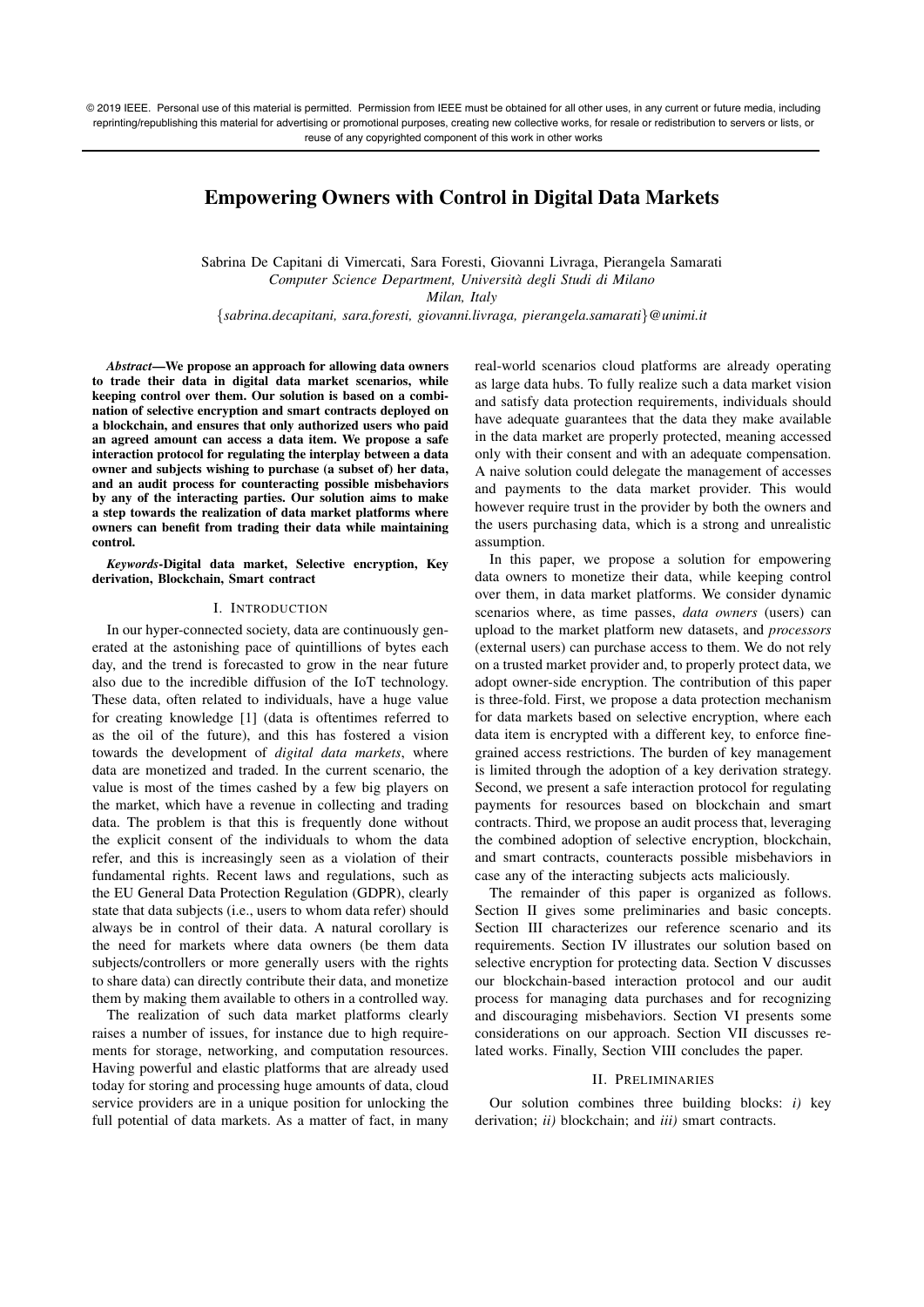

Figure 1. An example of key derivation structure and token catalog

**Key derivation.** Key derivation permits to derive the value of an encryption key  $k_y$  from the knowledge of another encryption key  $k_x$  and of a public label  $l_y$  (i.e., a piece of information) associated with  $k_y$  [2], [3]. The derivation of  $k_y$  from  $k_x$  is enabled by a public token  $t_{x,y}$  computed as  $k_y \oplus h(k_x, l_y)$ , with  $\oplus$  the bitwise xor operator, and h a deterministic non-invertible cryptographic function. The derivation relationship between keys can be *direct*, via a single token, or *indirect*, through a chain of tokens. Key derivation structures can be graphically represented as directed acyclic graphs, where vertices represent ecryption keys (and their labels), and edges represent tokens. Tokens are physically stored in a public catalog  $\mathcal T$ . Figure 1 illustrates an example of derivation among three keys  $k_a$ ,  $k_b$ , and  $k_c$ , and the corresponding token catalog  $\mathcal T$ . For simplicity, in our examples we use x to denote the label of key  $k_x$ , and use the label of a key to denote the corresponding vertex (e.g., vertex a in Figure 1 represents key  $k_a$  and its label). In the following, when clear from the context, we will use the terms keys and vertices (tokens and edges, respectively) interchangeably.

**Blockchain.** A blockchain is a shared and trusted public ledger of transactions, maintained in a distributed way by a decentralized network of peers. Transactions are organized in a list of blocks, linked in chronological order, where each block contains a certain number of transaction records and a cryptographic hash of the previous one. Each transaction is validated by the network of peers, and is included in a block through a consensus protocol. The state of a blockchain is continuously agreed upon by the network of peers: everyone can inspect a blockchain, but no single user can tamper with it, since modifications to the content of a blockchain requires mutual agreement. Once a block is committed, nobody can modify it: updates are reflected in a new block containing the new information. This permits to trust the content and the status of a blockchain, while not trusting the single peers.

**Smart contracts.** Smart contracts are a powerful tool for establishing contracts among multiple, possibly distrusting, parties. A smart contract is a software running on top of a blockchain and defines a set of rules, on which the interacting parties agree. It can be seen as a set of 'ifthen' instructions, defining triggering conditions and subsequent actions capturing and formalizing the clauses of a contract to be signed by the parties. The execution of a smart contract can be trusted for correctness thanks to the underlying blockchain consensus protocols, meaning that all the conditions of the agreement modeled by the contract are certainly met and validated by the network. However, smart contracts and their execution lack confidentiality and privacy, as plain visibility over the content of a contract and over the data it manipulates is necessary for validation [4].

## III. SCENARIO AND REQUIREMENTS

We address the problem of allowing subjects to leverage the availability of data market platforms for trading their data with interested processors (i.e., entities that need to perform some processing over them). Our scenario is then characterized by a set  $\mathcal O$  of data owners on one side, and a set  $P$  of processors on the other side, who interact through the market platform to sell and buy data, modeled as a generic set  $R$  of resources. In this paper, we investigate two main issues: *i)* ensuring adequate data protection, and *ii)* ensuring that owners and processors can profitably leverage data market platforms for doing business. Our first goal aims at maintaining the owner in control of her data, by defining a solution that enables a processor to access a resource only upon payment, and which ensures that the owner is aware of which processor has access to which resource. Due to the involvement of money and since processors and data owners might not fully trust each other, our second goal aims at defining mechanisms for counteracting misbehaviors from owners and processors (e.g., a malicious owner does not provide access to a paid resource or, conversely, a processor claims her money back by maliciously declaring the owner did not grant access despite the payment). In designing our solution, we keep the following requirements in mind:

- *R1.* the content of published resources must remain protected, and only authorized processors who purchased access to a resource can access its content;
- *R2.* the data owner must be aware of which processors have purchased which resources;
- $R3.$  after a processor  $p$  purchases access to a resource, the owner cannot claim that payment has not been received (and refuse to grant access to  $p$ );
- *R4.* after the owner has granted to a processor access to a resource, the processor cannot claim that access has not been granted (and ask to be refunded).

While the first two requirements deal with ensuring data protection, the latter two reduce the possibility of misbehaviors from both the data owner and the processors. We satisfy *R1* by protecting resources through selective ownerside encryption. We satisfy *R2* by monitoring access rights through blockchain and smart contracts. We satisfy *R3* and *R4* by counteracting misbehaviors through an audit process that incentivizes all parties to behave correctly.

*Example 3.1:* For the sake of concreteness, we refer our discussion to the data generated by a fitness tracker that measures a number of parameters (e.g., heart rate, steps and movements, sleep quality). The measurements are collected throughout the whole day, and the owner of the device (and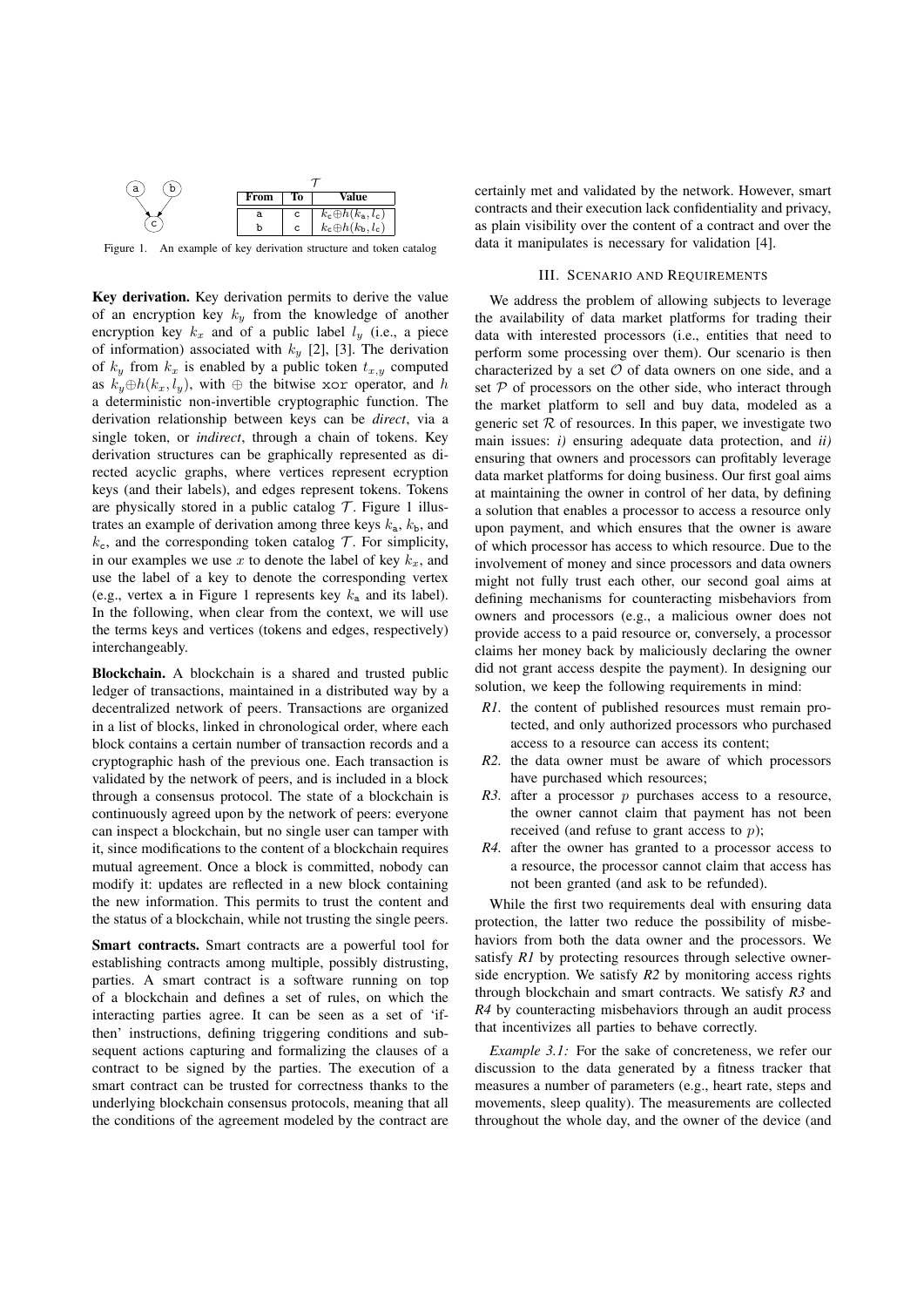hence also of the generated data) can download them for analysis. Since these data can be of interest to a multitude of subjects (e.g., researchers and pharmaceutical companies), the owner decides to monetize them and, at regular time intervals, publishes them on a data market platform. In our examples, we consider the release of six sets of measurements  $\mathcal{R} = \{a, b, c, d, e, f\}$ , each one consisting of the measurements collected in two months (i.e., one year of measurements). These data are of interest for four processors  $P = \{w, x, y, z\}$ , which over time buy access to resources.

## IV. PROTECTING RESOURCES

In this section, we illustrate how to enforce requirement *R1* to guarantee that the content of each resource is visible only to processors who purchased access to it. For simplicity, but without loss of generality, we consider the set of resources published by one owner  $o$ , with the note that the same reasoning applies to each data owner operating on the data market. In line with the goal of monetizing data, we assume that the data owner does not pose access restrictions to her data except from the fact of receiving a payment. Our proposal can however be easily extended to consider additional access conditions.

## *A. Authorization Policy and Key Derivation Structure*

The authorization policy  $A$  regulating access to resources needs to reflect purchases of the processors. We represent the authorization policy by means of the *capability lists* of the processors in  $P$ , where cap(p) represents the set of resources for which processor  $p \in \mathcal{P}$  is authorized (i.e., for which the owner  $\sigma$  has received a payment from  $p$ ). Every time processor p buys access to a resource  $r \in \mathcal{R}$ , r will be added to her capability list (i.e., cap(p)=cap(p)∪{r}).

To allow fine-grained access control as demanded by our scenario, without the need to trust the data market to enforce access privileges, we leverage *selective owner-side encryption* [3]. Intuitively, selective owner-side encryption consists in encrypting, at the owner-side, different resources with different keys, and in distributing keys to processors in such a way that each processor can decrypt all and only the resources she is authorized to access. Since the encryption layer is provided at the owner side, resources self-enforce the access restrictions defined over them and their content is protected also to the eyes of the market provider. The data owner can then make her resources available to the market platform (which can be hosted, for instance, on the cloud), with the guarantee that only processors knowing the encryption keys will be able to decrypt resources. A straightforward solution to enforce access restrictions through selective encryption consists in encrypting each resource with a different key, and in distributing to each processor the keys of the resources in her capability list. However, this practice would imply a considerable key management burden for processors. To mitigate such overhead, we adopt key derivation (see Section II). Intuitively, each processor  $p$  agrees a key  $k_p$  with the data owner, who publishes a token allowing  $p$  to compute  $k_r$ from  $k_p$  for each r in cap(p) (if a same processor purchases resources from different owners, she can create a set of tokens enabling her to compute the key shared with each owner from a single (secret) master key). While effective, this simple solution could not be efficient since it might create more tokens than necessary. To reduce the number of tokens, the key derivation structure is typically enriched with additional vertices whose key is used for derivation only [3], [5]. While in cloud-based scenarios such additional vertices are typically associated with groups of users, the considered scenario would benefit from the definition of keys associated with groups of resources. Indeed, such an approach guarantees that each resource  $r$  has a different encryption key (the one corresponding to singleton set  $\{r\}$ ). Also, processors join the system purchasing subsets of resources and it is therefore natural to think in terms of groups of resources in contrast to groups of users. Formally, a key derivation structure is defined as follows.

*Definition 4.1 (Key derivation structure):* Given a set  $\mathcal{R} = \{r_1, \ldots, r_n\}$  of resources and a set  $\mathcal{P} = \{p_1, \ldots, p_m\}$ of processors, a *key derivation structure* over  $R$  and  $P$  is a directed acyclic graph  $G(V,E)$  such that:

- 1)  $\forall v_x \in V, (x \in \mathcal{P}) \vee (x \subseteq \mathcal{R});$
- 2)  $\forall p \in \mathcal{P}, v_p \in V$  and  $\forall r \in \mathcal{R}, v_r \in V$ ;
- 3)  $\forall (v_x, v_y) \in E : (y \subset x) \vee (x \in \mathcal{P} \wedge y \subseteq \mathcal{R}).$

According to the definition above, vertices in the key derivation structure represent processors or sets of resources (Condition 1). Also, the derivation structure has a vertex for each processor and for each resource (Condition 2). Vertices representing processors have only outgoing edges ending at vertices representing (sets of) resources, while edges connecting sets of resources satisfy the subset containment relationship, that is, each vertex is connected to vertices representing subsets of its resources (Condition 3). Each processor  $p$  knows the key of its vertex  $v_p$  and each resource r is encrypted with the key of its vertex  $v_r$ . With reference to Example 3.1, Figure 2(b) illustrates an example of key derivation structure with a vertex for each processor (gray), a vertex for each resource, and additional vertices for subsets of resources. As already noted, for simplicity in the figures we denote each vertex  $v_x$  with  $x$  (e.g., a is the vertex for resource a and x is the vertex of processor x.)

A key derivation structure correctly enforces an authorization policy  $A$  iff it allows each processor to derive all and only the keys used to encrypt the resources that she purchased, meaning that each processor must be able to reach, starting from its vertex, all and only the vertices representing the resources in her capability list.

*Definition 4.2 (Correctness):* Given an authorization policy  $A$  over a set  $R$  of resources and a set  $P$  of processors,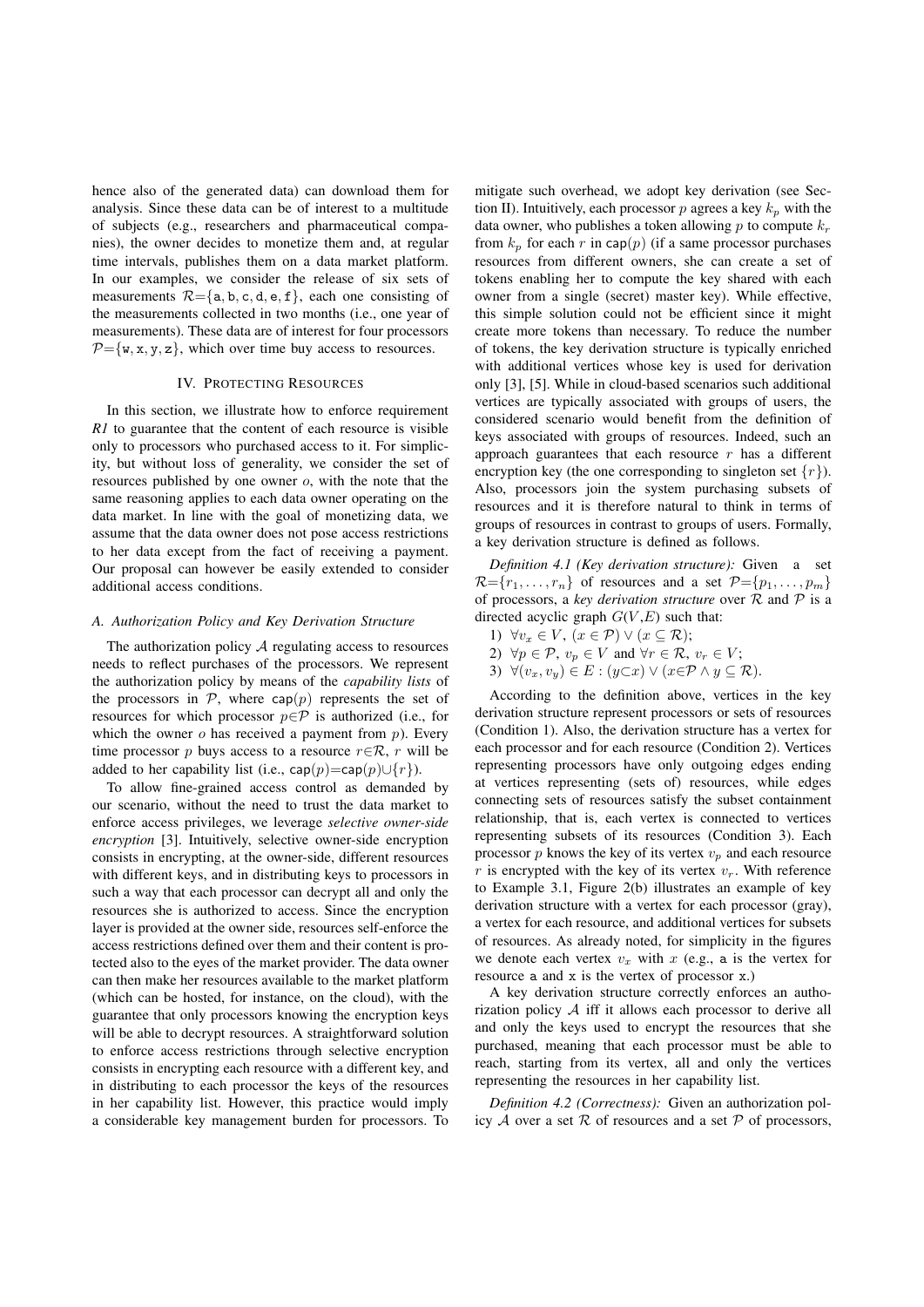

Figure 2. An example of authorization policy (a), and of a key derivation structure enforcing it (b)

a key derivation structure  $G(V, E)$  over  $R$  and  $P$  *correctly enforces* A iff:

 $\forall r \in \mathcal{R}, \forall p \in \mathcal{P} : r \in \text{cap}(p) \Leftrightarrow \exists$  a path in G from  $v_p$  to  $v_r$ .

To correctly enforce the authorization policy  $A$ , we include in the key derivation structure a vertex for each capability list of the processors in  $P$  and and edge to connect the vertex  $v_p$  of each processor to the vertex  $v_{cap}(p)$ representing her capability list  $cap(p)$ . If needed to further reduce the number of tokens, we insert additional vertices representing subsets of resources even if not corresponding to any capability list. We then connect vertices representing sets of resources in such a way to ensure that the set  $R$ of resources represented by a vertex  $v_R$  is *covered* by the vertices directly reachable from  $v_R$  through an edge in  $G$ (meaning that the union of the sets of resources represented by the vertices directly reachable from  $v_R$  is exactly  $R$ ).

*Example 4.1:* Consider the authorization policy in Figure 2(a) for the sets of resources and processors of Example 3.1. Figure 2(b) illustrates an example of a key derivation structure enforcing the policy. The structure includes one vertex for each resource, one vertex for each processor, and three vertices representing their capability lists. Edges of the structure connect processors to their capability lists, and sets of resources according to the subset containment relationship, in such a way to guarantee coverage (e.g., vertex abc is covered by a, b, and c). It is immediate to verify that the key derivation structure in Figure 2(b) correctly enforces the authorization policy in Figure 2(a), since it enables each processor to reach all and only the resources she is entitled to access.

#### *B. Resources and Access Management*

The key derivation structure is updated whenever new resources are published and/or purchased.

The publication of resource  $r$  is easily enforced by simply inserting in the structure a vertex for  $r$ . The owner generates an encryption key  $k_r$  and a label  $l_r$  for the vertex, encrypts r with  $k_r$ , and publishes the encrypted resource on the market. To illustrate, consider the structures in Figure 3. The leftmost one represents the structure for our running example after

the publication of the six resources (since no authorization has been granted yet, no processor vertex is present).

The purchase of a set  $R$  of resources by processor  $p$ is enforced by procedure **Enforce Purchase** (Figure 4). Note that, in the figure and in the following discussion, the generation of vertices (edges, resp.) implies the generation of their keys and labels (tokens, resp.). The procedure takes as input the requesting processor  $p$ , its current capability list  $cap(p)$ , the set R of resources she wants to buy, and the key derivation structure  $G(V,E)$ . It updates the structure enabling  $p$  to derive the keys necessary to decrypt the resources in cap $(p)$ ∪R. The procedure fist checks whether the structure already contains a vertex  $v_p$  for  $p$  (i.e., if  $p$ already purchased resources in the market) and, if this is not the case, it creates vertex  $v_n$  and the corresponding key and label (lines 1–2). If the vertex  $v_{\text{cap}(p)}$  representing the (old) capability list of  $p$  does exist, the procedure deletes  $(v_p, v_{\text{cap}(p)})$  (lines 3–4). It then checks whether the removal of  $v_{\text{cap}(p)}$  could reduce the number of edges [3] and, if this is the case, it removes  $v_{\text{cap}(p)}$  connecting all its parents to all its children (lines 5–13). The procedure then updates the capability list cap( $p$ ) by including the resources in  $R$ (line 14). If the key derivation structure already includes vertex  $v_{\text{cap}(p)}$  representing the new capability list of p, then  $v_p$  is simply connected to  $v_{cap(p)}$ , and the procedure terminates (line 15). Otherwise,  $v_{\text{cap}(p)}$  first needs to be created, and only at this point an edge is created to enable the derivation of  $v_{\text{cap}(p)}$  from  $v_p$  (lines 16–19). To guarantee the correctness of the key derivation structure, all the resources in cap( $p$ ) should be reachable from  $v_{\text{cap}(p)}$  (Definition 4.2). Hence, the procedure identifies the set *Desc* of vertices representing subsets of resources in  $cap(p)$ , and selects a subset *Cover* of vertices in *Desc* forming a set cover for cap(p) (lines 20–21). Vertex  $v_{\text{cap}(p)}$  is connected to the vertices in *Cover* (line 22). The procedure finally checks if it is possible to further reduce the number of edges [3] thanks to the presence of  $v_{\text{cap}(p)}$ . To this aim, the procedure identifies the set *Par* of the vertices representing supersets of  $cap(p)$ , and the set of *DescCover* of the vertices reachable from a vertex in *Cover* (lines 23–24). Indeed, if a vertex  $v_{\text{nar}}$  in *Par* is directly connected to more than one vertex in *Cover* and/or in *DescCover*, the insertion of  $v_{cap(p)}$  as an intermediate vertex and removal of edges from  $v_{par}$  to the vertices in *Cover* and/or in *DescCover* (lines 25–31) reduces the number of edges.

*Example 4.2:* Figure 3 illustrates the evolution of the leftmost structure to enforce the sequence of requests illustrated at the bottom of the figure. The first two requests insert vertices abc and cdef for w and x respectively. The third request does not insert vertices since  $cap(y)=abc$  already belongs to the structure. The fourth request inserts bc for z. Note that connecting abc to bc saves an edge. The fifth request inserts a vertex for the entire set  $R$ , for which z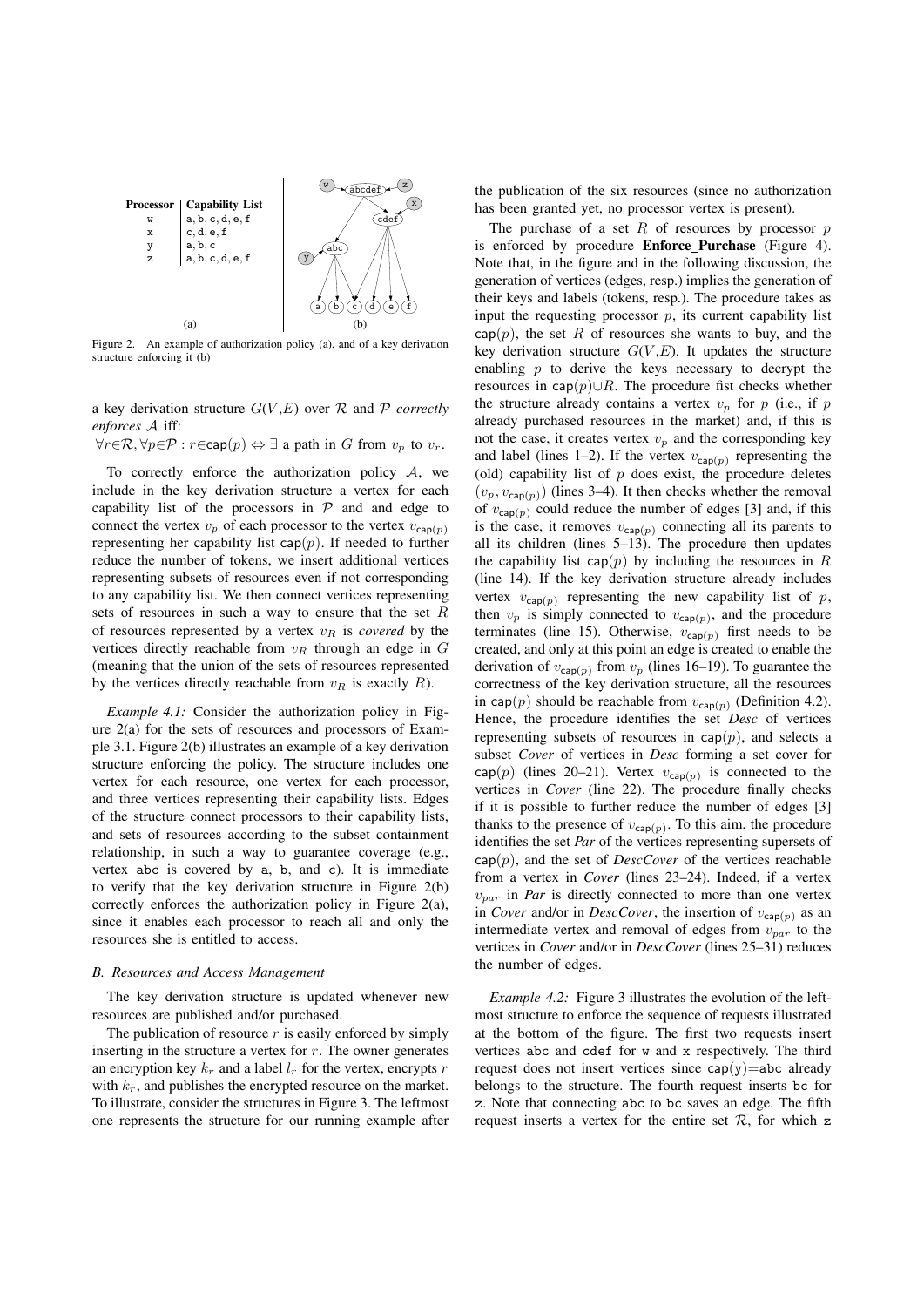

Figure 3. Evolution of a key derivation structure to enforce a sequence of purchases

 $\mathbf{ENFORCE\_PURCHASE}(p,\mathsf{cap}(p),R,G(V,E))$ if  $v_p \notin V$  then generate  $v_p$ ;  $V := V \cup \{v_p\}$  $\mathbf{if} \ v_{\mathsf{cap}(p)} \in V$  then 4:  $E := E \setminus \{(v_p, v_{cap(p)})\}$ <br>5: **if**  $\sharp p' \neq p$  s.t. cap( $p$ ) = cap( $p'$ ) then Figure 1. Figure 1. Figure 1. Figure 1. Figure 1. Figure 1. Figure 1. Figure 1. Figure 1. Figure 1. Figure 1. Figure 1. Figure 1. Figure 1. Figure 1. Figure 1. Figure 1. Figure 1. Figure 1. Figure 1. Figure 1. Figure 1. F 1:  $P$ <sup>11</sup>  $\mu$ <sup>11</sup>  $\mu$ <sup>11</sup>  $\mu$ <sup>1</sup>  $\textbf{if}$  ( $par \times desc$ ) < ( $par + desc$ ) then 9: **for each**  $v_{par} \in V : (v_{par}, v_{old}) \in E$  do<br>
10:  $E := E \setminus \{(v_{par}, v_{old})\}$ <br> **for each**  $v_{desc} \in V : (v_{old}, v_{desc}) \in E$  do 12:  $E := E \setminus \{(v_{old}, v_{desc})\} \cup \{(v_{par}, v_{desc})\}$ <br>
13:  $V := V \setminus \{v_{con} \setminus \}$ 12.<br>
13:  $V := V \setminus \{v_{\text{cap}(p)}\}$ <br>
14:  $\text{cap}(n) := \text{cap}(n) \cup R$ 14:  $\text{cap}(p) := \text{cap}(p) \cup R$ <br>15: if  $v_{\text{test}(p)} \in V$  then  $E$ 15: **if**  $v_{\text{cap}(p)} \in V$  **then**  $E := E \cup \{(v_p, v_{\text{cap}(p)})\}$ <br>16: **else** 16: **else** 17: generate  $v_{\text{cap}(p)}$ <br>18:  $V := V \cup \{v_{\text{cap}(p)}\}$ 18:  $V := V \cup \{v_{cap(p)}\}$ <br>
19:  $E := E \cup \{(v_p, v_{cap(p)})\}$ <br>
20: let *Desc* ⊆ *V* be the set of vertices over a set of resources ⊂ cap(*p*) 21: let *Cover* be a subset of *Desc* whose resources form a set cover for cap(p)<br>22: **for each**  $v_{cover} \in Cover$  **do**  $E := E \cup \{(v_{can(n)}, v_{cover})\}$ 22: **for each**  $v_{cover} \in Cover$  **do**  $E := E \cup \{(v_{cap(p)}, v_{cover})\}$ <br>23: let  $Par \subset V$  be the set of vertices over a set of resources  $\supset$  ca 23: let *Par* ⊆ *V* be the set of vertices over a set of resources  $\supset$  cap(*p*)<br>24: let *DescCover* be the set of vertices reachable from vertices in *Cover* 24: let *DescCover* be the set of vertices reachable from vertices in *Cover*<br>25: **for each**  $v_{nar} \in Par$  **do** 25: **for each**  $v_{par} \in Par$  **do**<br>26: *ToRemove* :=  $\emptyset$ 26:  $ToRemove := \emptyset$ <br>27: **for each**  $v \in D$ 27: **for each**  $v \in DescCover \cup Cover$  **do**<br>28: **if**  $(v_{mean}, v) \in E$  **then** *ToRemove*: 28: **if**  $(v_{par}, v) \in E$  **then**  $ToRemove := ToRemove \cup \{(v_{par}, v)\}$ <br>29: **if**  $ToRemove > 2$  **then** 29: **if**  $|ToRemove| \geq 2$  **then**<br>30:  $E := E \cup \{(v_{near}, v_{ear})\}$ 30:  $E := E \cup \{(v_{par}, v_{cap(p)})\}$ <br>31: **for each**  $(v_{par}, v_z) \in \mathit{ToRemove}$  **do**  $E := E \setminus \{(v_{par}, v_z)\}$ 

Figure 4. Procedure managing the purchase of a set of resources

is authorized. Vertex bc then becomes redundant and is removed. The last request authorizes w for all the resources. Since  $cap(w)$  belongs to the structure, no vertex is inserted.

## V. COUNTERACTING MISBEHAVIORS

Since authorizations are granted upon payment, data owners and processors should trust each other, like in any situation where a vendor sells a product or a service (access to resources, in our case) to a buyer. If access to a resource is granted *before* payment, the owner needs to trust the processor to finalize the payment. If access is granted *after* payment, the processor needs to trust the owner to grant access to the purchased resource(s). Requiring such level of trust is unrealistic in our scenario, and processors and owners might misbehave and get advantages. We then need a solution enabling them to conclude a contract without fully trusting each other. In this section, we first illustrate possible misbehaviors that a malicious party could adopt to gain advantages over the counterpart. We then present our solution to mitigate these risks.

#### *A. Malicious Behaviors*

In principle, both the data owner and the processors might get advantages in behaving maliciously. The data owner might not grant access to her resources after having received a payment, with economic/privacy advantages. The processor might instead not pay after having received access to a resource, with economic/knowledge advantages. Also, a malicious party can blame a misbehavior on the other (honest) party (e.g., a malicious owner could claim a payment has not been executed and require a new payment). The main misbehaviors can be classified as follows:

- <sup>∙</sup> NO ACCESS: a malicious data owner does not grant access to a processor  $p$  for (at least) a resource for which  $p$  paid the agreed amount;
- <sup>∙</sup> NO PAYMENT: a malicious processor does not pay to the data owner  $o$  the agreed amount for (at least) a resource for which  $o$  provided access;
- <sup>∙</sup> NO ACCESS\*: a malicious processor claims that, for (at least) a resource for which she paid the agreed amount, access has not been provided (while it has);
- <sup>∙</sup> NO PAYMENT\*: a malicious owner claims that, for (at least) a resource for which she granted access to a processor, payment has not been finalized (while it has).

Misbehaviors related to payments (i.e., NO PAYMENT and NO PAYMENT\*) can be easily prevented by adopting *blockchain* and *smart contracts*, granting access to a resource *upon* the reception of a money transfer from a processor. A straightforward solution could consist of directly trading the encryption keys with a smart contract which, upon receiving a payment from a processor  $p$  for a set  $R$  of resources, triggers the algorithm illustrated in the previous section to automatically generate keys, labels, and tokens enabling  $p$ to access all resources in  $R$ . Unfortunately, this solution is not viable due to the public nature of the content of smart contracts. Updating the token catalog requires in fact knowledge of the keys used in the system (including those assigned to processors and those used to encrypt resources), and hence any subject observing the blockchain would be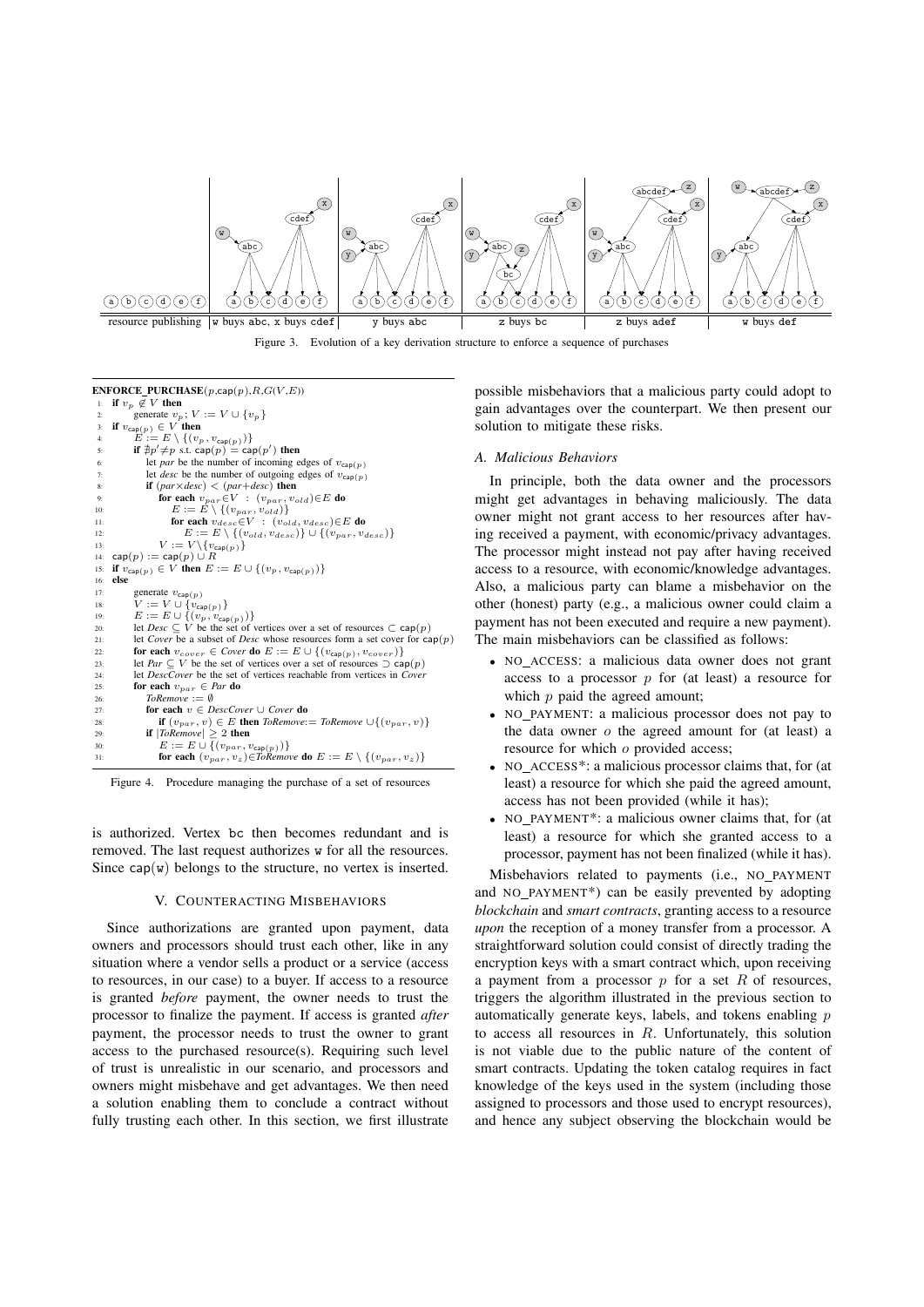able to decrypt the resources. We now illustrate our solution to this problem.

## *B. Counteracting Approach*

We propose an *interaction protocol*, to regulate the interplay between processors and data owners, and an *audit process*, to identify misbehaving parties. The interaction protocol prevents NO PAYMENT and NO PAYMENT\* misbehaviors, ensuring that no access can be granted without payment. The audit process detects NO ACCESS and NO ACCESS\* misbehaviors, exposing malicious owners (processors, resp.) that do no grant a purchased access (maliciously claim a purchased access has not been granted, resp.). The combined adoption of these two approaches incentivizes all parties to behave correctly.

**Interaction protocol.** The interaction protocol relies on smart contracts to regulate how a processor  $p$  and a data owner  $o$  should operate to safely finalize the purchase of a set  $R$  of resources. Its adoption guarantees that the data owner receives the payment and the processor receives a public commitment by the data owner to grant access to  $R$ . Since encryption keys cannot be directly managed through smart contracts, we leverage smart contracts and blockchains only to enforce the payment, and to securely log the willingness of *o* to grant *p* access to the requested resources *after* the payment is received. An executed smart contract then represents an incontrovertible proof that: *i)* the payment has been performed; and *ii)* the data owner is aware of her obligation to give  $p$  access to the purchased resources. We then complement smart contracts with a solution (i.e., the audit process) that enables a designated trusted subject (i.e., an auditor) to check, upon request (e.g., when one of the two parties detects or suspects a misbehavior), whether the accesses dictated by the contract are actually provided (i.e., whether the owner did what she committed to). To enable such control, within the interaction protocol we: *i)* store onchain the catalog  $\mathcal T$  and the capability lists of the processors (so that they can be queried in the audit); and *ii)* require the encryption key  $k_p$  provided by  $o$  to  $p$  to be signed by  $p$ (so that it can be proved to be authentic in the audit). We then assume each processor to have a private  $(priv<sub>p</sub>)$ , public  $(pub_n)$  key pair.

The interaction between a processor  $p$ , willing to purchase a set  $R$  of resources, and the owner  $o$  of the resources operates according to the protocol in Figure 5:

- 1) p contacts  $o$  (off-chain) communicating the set R of resources she wants to buy;
- 2) if  $p$  and  $o$  have not yet interacted,  $o$  generates a key  $k_p$  for  $p$  and sends it to  $p$ ;
- 3) upon receiving  $k_p$ , p signs it with her secret key  $priv_p$ , and sends the signed key (denoted  $[k_p]_{priv_p}$ ) to  $o$ ;
- 4)  $o$  prepares a smart contract, dictating that "upon receiving price from p for R, cap(p) := cap(p)  $\cup$  R,



Figure 5. Interaction protocol

and the token catalog  $\mathcal T$  is updated in such a way to allow p to derive the keys for the resources in cap( $p$ )"; 5)  $\sigma$  deploys the contract on the blockchain;

- 6)  $\bar{p}$  accesses the contract and signs it, automatically triggering the payment for price;
- 7)  $\sigma$  updates the key derivation structure as required by the executed contract (see Section IV);
- 8)  $\sigma$  updates  $\mathcal T$  on the blockchain.

Since  $T$  is stored on-chain, at the end of the interaction protocol  $p$  can query it for obtaining the information necessary to derive the keys for the resources in  $R$ . Also, since the key derivation structure is updated by the owner on her premises, keys are kept safe. Note that, to enable the audit process (as clarified in the remainder of this section), tokens operate on signed keys  $[k_p]_{priv_p}$  (in contrast to  $k_p$ ).

If an interested processor and a data owner interact through this protocol, both NO PAYMENT and NO PAYMENT\* misbehaviors are prevented. In fact, the key derivation structure is updated locally by the owner granting the processor access to resources only *after* the payment has been received. Since the blockchain is public, every user can verify whether the payment has been performed.

**Audit process.** Since accesses are directly granted by the data owner and keys and resources are not exchanged onchain, NO ACCESS and NO ACCESS\* misbehaviors cannot be prevented. We then propose an audit process for detecting and exposing them (hence negatively impacting on the reputation of the misbehaving party). To this end, our audit process allows a designated trusted auditor, arbitrarily agreed between the owner and the processor (and possibly identified in the smart contract, so to have a proof that both parties agree on it), to check whether the processor does have access to all the resources for which she paid. The audit process can be invoked either by a processor claiming and wishing to expose a NO ACCESS misbehavior, or by an owner claiming and wishing to expose a NO ACCESS\* misbehavior.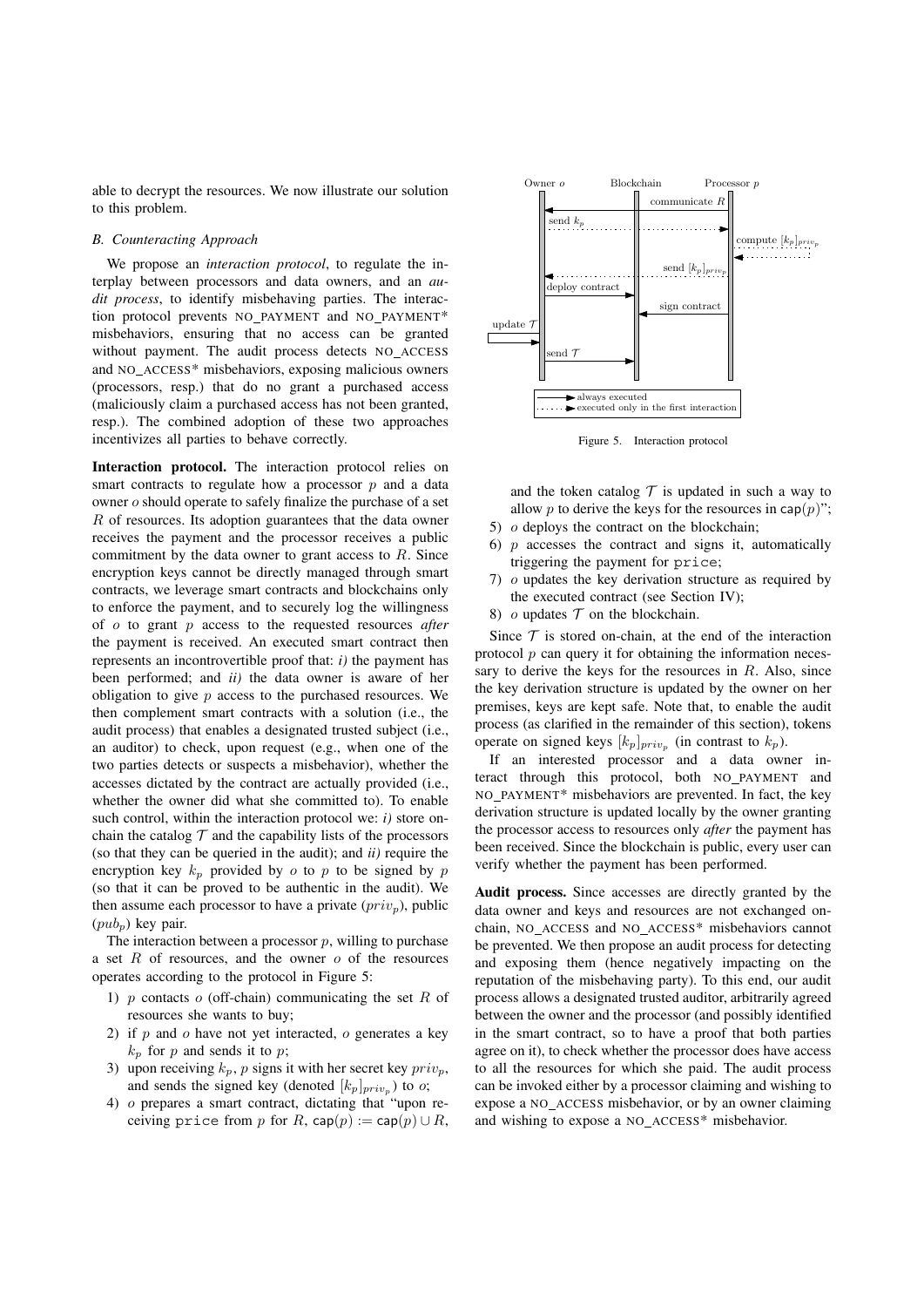| AUDIT(p,o) |                                                                                               |
|------------|-----------------------------------------------------------------------------------------------|
| 1:         | retrieve cap $(p)$                                                                            |
| 2:         | <b>retrieve</b> $t_{p,\text{cap}(p)}$ and $l_{\text{cap}(p)}$ from $\mathcal{T}$              |
| 3:         | if $t_{p,\text{cap}(p)}$ = NULL or $l_{\text{cap}(p)}$ =NULL then                             |
| 4:         | return 'NO ACCESS misbehavior'                                                                |
| 5:         | <b>retrieve</b> $[k_p]_{priv_p}$ from o                                                       |
| 6:         | <b>if</b> signature verification of $[k_p]_{priv_p}$ fails <b>then</b>                        |
| 7:         | <b>return</b> 'NO ACCESS misbehavior / o not collaborating'                                   |
| 8:         | compute $k_{\text{cap}(p)} = h([k_p]_{priv_p}, l_{\text{cap}(p)}) \oplus t_{p,\text{cap}(p)}$ |
| 9:         | derive all the resource keys $k_r$ derivable from $k_{cap(p)}$                                |
| 10:        | for each $r \in \text{cap}(p)$ do                                                             |
| 11:        | $r := \text{decrypt}(E(r), k_r)$                                                              |
| 12:        | if decryption fails then                                                                      |
| 13:        | return 'NO_ACCESS misbehavior'                                                                |
| 14:        | return 'NO ACCESS* misbehavior'                                                               |

Figure 6. Pseudocode of the audit process

Given the identity of the processor  $p$  and of the owner  $o$  involved in the audit process, the auditor checks whether the current token catalog  $\mathcal T$  enables  $p$  to derive the keys for the resources in  $cap(p)$  to discriminate between NO\_ACCESS and NO ACCESS\*. Figure 6 illustrates the audit process. The auditor first needs to query the public ledger maintained onchain to obtain: the capability list  $cap(p)$  of the processor, the token for deriving key  $k_{cap(p)}$ , and label  $l_{cap(p)}$ . If the token (or the label) does not exist, the auditor signals a NO ACCESS misbehavior. In fact, the derivation structure cannot allow  $p$  to derive the keys for the resources in  $cap(p)$  (i.e., the owner ignored the payment). Otherwise, the auditor retrieves  $[k_p]_{priv_p}$  from the owner and, using the catalog, derives all the encryption keys reachable from  $[k_p]_{priv_n}$ . To verify that  $[k_p]_{priv_n}$  is the key that p and o exchanged in the interaction protocol (Figure 5), the auditor checks its signature. If signature verification fails, either  $\sigma$ has defined/updated the derivation structure starting from the wrong key (and hence  $p$  cannot access the resources in her capability list), or it is not participating honestly in the audit process (i.e., she returned a different key from the one agreed with  $p$ ). In both cases, the auditor signals a NO ACCESS misbehavior, exposing a misbehavior of the owner. On the contrary, if signature verification succeeds, the auditor derives  $k_{\text{cap}(p)}$  and the keys of the resources in  $cap(p)$ . The auditor can then try to decrypt all resources in cap( $p$ ) using these keys. If decryption fails (because for at least one resource the related key is not derivable or incorrect), the auditor again signals a NO ACCESS misbehavior. Otherwise, if decryption succeeds, the auditor returns a NO ACCESS\* misbehavior, since the owner respected her obligation and hence the processor is dishonestly accusing the owner of misbehavior. Note that the audit process could expose the plaintext content of resources to the auditor, when the processor maliciously accuses the data owner of misbehavior. However, a malicious processor can disclose the purchased resources to any subject (hence including the auditor) independently from the audit process, so the process itself does not introduce additional disclosure risks. Also, thanks to our audit process, the misbehavior of the processor is revealed. Therefore, we expect processors not to dishonestly blame a misbehavior on an honest owner, as this would decrease their reputation.

The reliability of the results of the audit process clearly depends on the correctness and freshness of the data over which controls operate (i.e., tokens, labels, capability lists, processors' signed keys). The correctness and freshness of tokens, labels, and capability lists is guaranteed by the fact that they are stored on-chain, as dictated by the smart contract, and hence in a safe and immutable ledger that the auditor can query. The correctness and freshness of  $[k_p]_{priv_p}$  is guaranteed by the digital signatures, since  $\sigma$ cannot reproduce (nor  $p$  repudiate) a signature with  $priv<sub>p</sub>$ .

The availability of the audit process clearly incentivizes both the data owner and the processors to behave correctly. Indeed, the audit process reveals misbehaviors and publicly exposes the identity of the malicious subject. This can have serious consequences on her reputation, with clear damages in a data market platform where (in a similar way to, for instance, e-commerce platforms) lower reputation can be expected to cause lower willingness of other parties to engage in trading. We then expect the availability of our audit process to prevent misbehaviors.

## VI. DISCUSSION

The combined adoption of selective encryption and of an approach based on blockchain, smart contracts, and an audit process for regulating the interactions between data owners and processors can set a first step (out of many) towards the enforcement of the transparent processing requirement of the EU GDPR. Transparent processing of data implies, among other aspects, to log all events related to data processing and sharing, and to enable the control that the processing itself is performed according to the policy set by the data subject (the data owner, in our scenario) [6]. We fulfill these requirements by ensuring that:  $i$ ) each resource is shared only with processors authorized by the owner; and *ii)* sharing is securely logged on-chain, producing a verifiable trail of sharing history. This ensures that the data owner knows and can prove, at any time, who is able to access her resources, and that each processor is able to prove that all accessed resources were authorized. Also, since we store both the authorization policy and the token catalog on-chain, their updates leave a permanent trace. Hence, not only is it possible to verify the enforcement of the most up-to-date policy, but also past versions of the token catalog can be checked for verifying the correct enforcement of a former one. Also, since resources are not stored on-chain, the owner can always delete them in accordance to the regulation.

We close this section with a note on the generality of our solution. Our proposal does not rely on specific technologies or architectures, and hence can be easily tailored and deployed in different application scenarios. For instance, resource protection through selective encryption (Section IV)